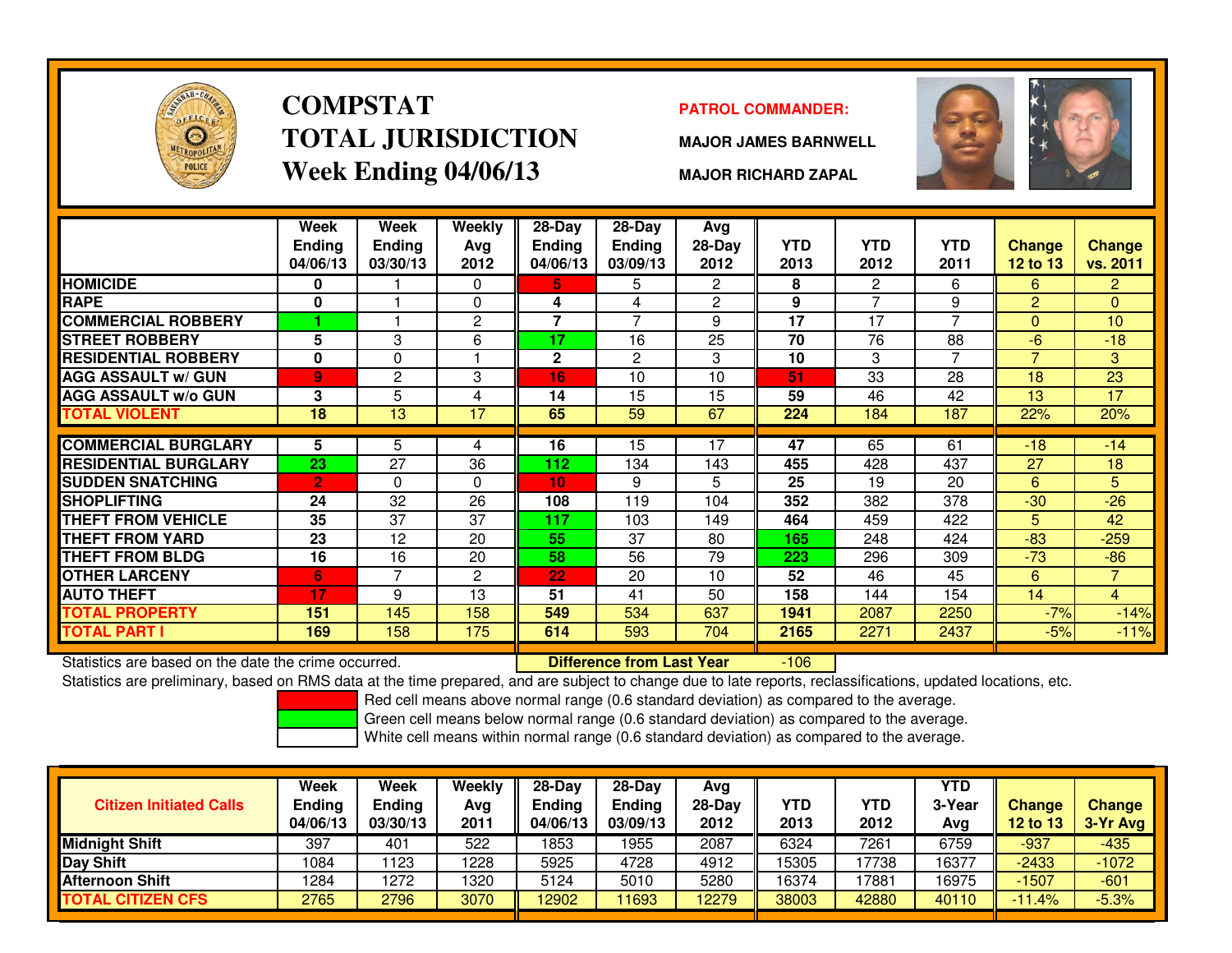

**COMPSTATWEST CHATHAM PRECINCTWeek Ending 04/06/13**

**PRECINCT COMMANDER:**

**CAPT. PHILIP REILLEY**



|                             | Week            | Week           | Weekly         | 28-Day       | 28-Day         | Avg            |              |                |              |                |                |
|-----------------------------|-----------------|----------------|----------------|--------------|----------------|----------------|--------------|----------------|--------------|----------------|----------------|
|                             | <b>Ending</b>   | Ending         | Avg            | Ending       | <b>Ending</b>  | 28-Day         | <b>YTD</b>   | <b>YTD</b>     | <b>YTD</b>   | <b>Change</b>  | <b>Change</b>  |
|                             | 04/06/13        | 03/30/13       | 2012           | 04/06/13     | 03/09/13       | 2012           | 2013         | 2012           | 2011         | 12 to 13       | vs. 2011       |
| <b>HOMICIDE</b>             | 0               | 0              | $\Omega$       |              |                | 0              |              | $\Omega$       | $\Omega$     |                |                |
| <b>RAPE</b>                 | 0               | 0              | 0              |              |                |                | $\mathbf 2$  | 3              |              | $-1$           |                |
| <b>COMMERCIAL ROBBERY</b>   | $\mathbf{0}$    | $\Omega$       | 0              | $\mathbf{2}$ | $\overline{c}$ | $\overline{c}$ | 4            | $\overline{2}$ | $\Omega$     | $\overline{2}$ | $\overline{4}$ |
| <b>STREET ROBBERY</b>       | 0               | 0              |                | 2            | $\mathbf{2}$   | 3              | 12           | 14             | 8            | $-2$           | $\overline{4}$ |
| <b>RESIDENTIAL ROBBERY</b>  | $\bf{0}$        | 0              | $\Omega$       |              |                | $\Omega$       | $\mathbf{2}$ | $\Omega$       |              | 2              |                |
| <b>AGG ASSAULT w/ GUN</b>   | $\overline{2}$  | $\Omega$       | 0              | $\mathbf 2$  |                |                | 6            | 5              | 7            |                | $-1$           |
| <b>AGG ASSAULT w/o GUN</b>  | $\bf{0}$        | 2              |                | 3            | 4              | $\overline{c}$ | 7            | 8              | 13           | -1             | $-6$           |
| <b>TOTAL VIOLENT</b>        | 2 <sup>1</sup>  | $\overline{2}$ | $\overline{2}$ | 12           | 12             | 9              | 34           | 32             | 30           | 6%             | 13%            |
|                             |                 |                |                |              |                |                |              |                |              |                |                |
| <b>COMMERCIAL BURGLARY</b>  | 3               | 0              |                | 6            | 3              | 3              | 11           | 4              | 8            | 7              | 3              |
| <b>RESIDENTIAL BURGLARY</b> | 6               | 4              | 6              | 30           | 26             | 23             | 91           | 55             | 61           | 36             | 30             |
| <b>SUDDEN SNATCHING</b>     | $\mathbf{0}$    | 0              | 0              | $\mathbf{0}$ | $\mathbf{0}$   |                | $\bf{0}$     |                | $\mathbf{2}$ | $-1$           | $-2$           |
| <b>SHOPLIFTING</b>          | 4               | 5              | 2              | 15           | 15             | 10             | 46           | 43             | 35           | 3              | 11             |
| THEFT FROM VEHICLE          | $\overline{7}$  | 4              | 5              | 17           | 15             | 22             | 74           | 67             | 72           | $\overline{7}$ | $\overline{2}$ |
| <b>THEFT FROM YARD</b>      | 3               |                | 3              | 6            | 3              | 13             | 22           | 50             | 71           | $-28$          | $-49$          |
| <b>THEFT FROM BLDG</b>      | 3               | 2              | 3              | 7            | 4              | 12             | 31           | 48             | 53           | $-17$          | $-22$          |
| <b>OTHER LARCENY</b>        | $\overline{2}$  | 2              | 0              | 4            | 3              | $\overline{c}$ | 6            | 8              | 12           | $-2$           | $-6$           |
| <b>AUTO THEFT</b>           | $\mathbf{2}$    | $\overline{c}$ | $\overline{c}$ | 8            | 6              |                | 23           | 20             | 45           | 3              | $-22$          |
| <b>TOTAL PROPERTY</b>       | 30              | 20             | 23             | 93           | 75             | 91             | 304          | 296            | 359          | 3%             | $-15%$         |
| <b>TOTAL PART I</b>         | 32 <sub>2</sub> | 22             | 25             | 105          | 87             | 101            | 338          | 328            | 389          | 3%             | $-13%$         |

Statistics are based on the date the crime occurred. **Difference from Last Year** 

Statistics are preliminary, based on RMS data at the time prepared, and are subject to change due to late reports, reclassifications, updated locations, etc.

<sup>10</sup>

Red cell means above normal range (0.6 standard deviation) as compared to the average.

Green cell means below normal range (0.6 standard deviation) as compared to the average.

| <b>Citizen Initiated Calls</b> | Week<br>Ending<br>04/06/13 | <b>Week</b><br>Ending<br>03/30/13 | Weekly<br>Avg<br>2011 | $28-Day$<br>Ending<br>04/06/13 | $28-Dav$<br><b>Ending</b><br>03/09/13 | Avg<br>28-Day<br>2012 | YTD<br>2013 | YTD<br>2012 | <b>YTD</b><br>3-Year<br>Avg | <b>Change</b><br><b>12 to 13</b> | <b>Change</b><br>3-Yr Avg |
|--------------------------------|----------------------------|-----------------------------------|-----------------------|--------------------------------|---------------------------------------|-----------------------|-------------|-------------|-----------------------------|----------------------------------|---------------------------|
| <b>Midnight Shift</b>          | 64                         | 103                               | 100                   | 384                            | 413                                   | 401                   | 1255        | 1379        | 1308                        | $-124$                           | $-53$                     |
| Day Shift                      | 234                        | 252                               | 248                   | 2397                           | 998                                   | 993                   | 3196        | 3491        | 3346                        | $-295$                           | $-150$                    |
| <b>Afternoon Shift</b>         | 272                        | 252                               | 271                   | 1063                           | 980                                   | 1086                  | 3403        | 3585        | 3469                        | $-182$                           | $-66$                     |
| <b>TOTAL CITIZEN CFS</b>       | 570                        | 570                               | 620                   | 3844                           | 2391                                  | 2479                  | 7854        | 8455        | 8123                        | $-7.1%$                          | $-3.3%$                   |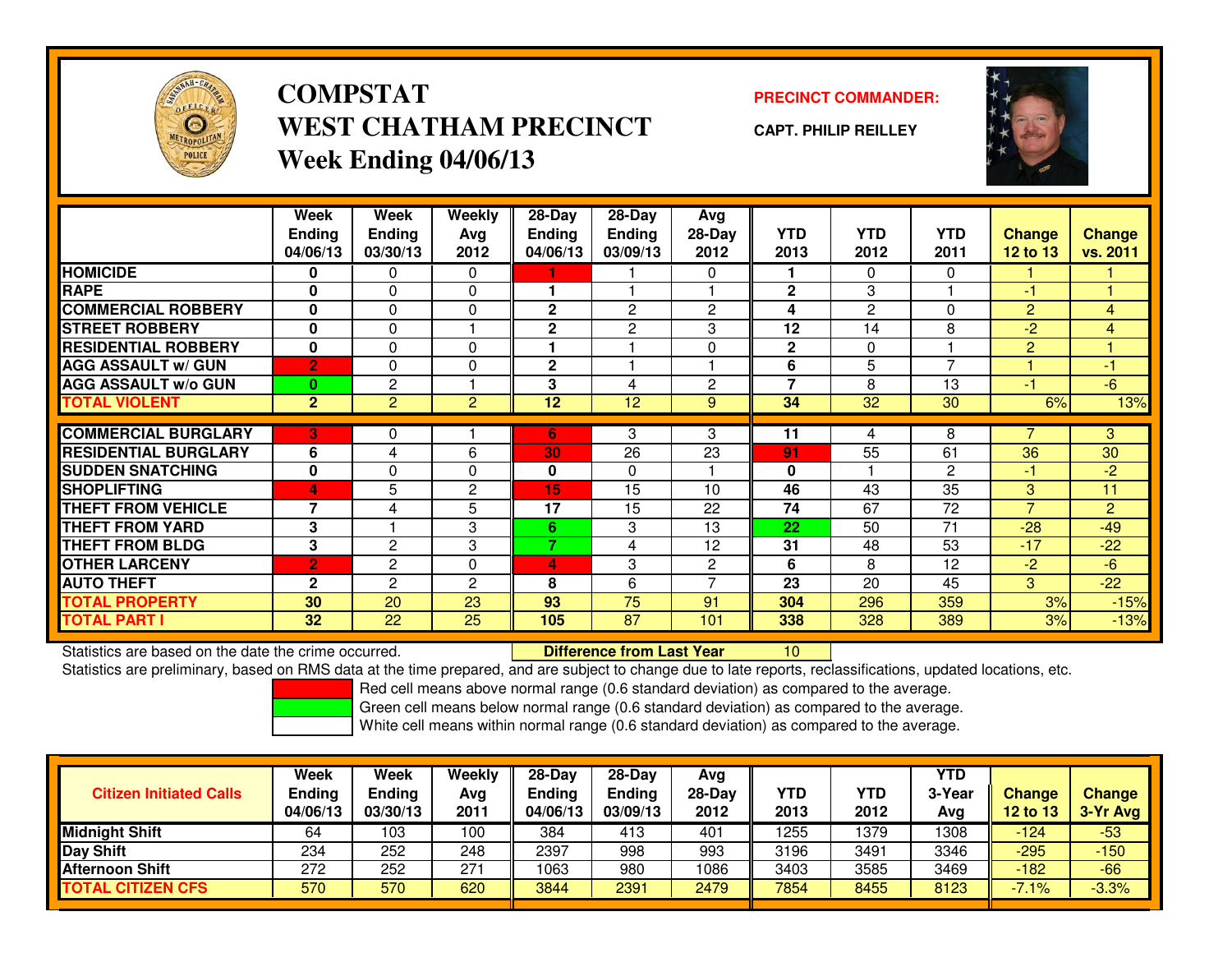

## **COMPSTATDOWNTOWN PRECINCTWeek Ending 04/06/13**

### **PRECINCT COMMANDER:**

**CAPT. MIKE WILKINS**

-37



|                             | Week           | Week           | <b>Weekly</b>  | $28-Day$       | $28-Day$       | Avg            |              |                |            |                |                |
|-----------------------------|----------------|----------------|----------------|----------------|----------------|----------------|--------------|----------------|------------|----------------|----------------|
|                             | <b>Ending</b>  | <b>Ending</b>  | Avg            | <b>Ending</b>  | <b>Ending</b>  | $28-Day$       | <b>YTD</b>   | <b>YTD</b>     | <b>YTD</b> | <b>Change</b>  | <b>Change</b>  |
|                             | 04/06/13       | 03/30/13       | 2012           | 04/06/13       | 03/09/13       | 2012           | 2013         | 2012           | 2011       | 12 to $13$     | vs. 2011       |
| <b>HOMICIDE</b>             | 0              | 0              | $\Omega$       | $\mathbf{2}$   | $\overline{2}$ |                | $\mathbf{2}$ | 0              | 2          | $\overline{2}$ | $\mathbf{0}$   |
| <b>RAPE</b>                 | 0              | 0              | $\mathbf 0$    | $\overline{2}$ | $\overline{2}$ | $\Omega$       | 3            | $\overline{2}$ | 2          |                |                |
| <b>COMMERCIAL ROBBERY</b>   | $\bf{0}$       | 0              | $\Omega$       |                |                |                | $\mathbf{2}$ | $\overline{c}$ | 0          | $\Omega$       | $\overline{2}$ |
| <b>STREET ROBBERY</b>       | $\mathbf{2}$   |                | 2              | 5              | 4              | 8              | 22           | 26             | 24         | -4             | $-2$           |
| <b>RESIDENTIAL ROBBERY</b>  | 0              | 0              | $\mathbf 0$    | 0              | 0              |                | $\mathbf{2}$ |                |            |                |                |
| <b>AGG ASSAULT w/ GUN</b>   | 4              |                |                | 6              | $\overline{2}$ | $\overline{2}$ | 11           | 8              | 6          | 3              | 5 <sup>1</sup> |
| <b>AGG ASSAULT w/o GUN</b>  |                | 0              |                |                |                | 5              | 14           | 13             | 8          |                | 6              |
| <b>TOTAL VIOLENT</b>        | 7              | $\overline{2}$ | 4              | 17             | 12             | 17             | 56           | 52             | 43         | 8%             | 30%            |
| <b>COMMERCIAL BURGLARY</b>  | 0              | 0              |                | 0              | 0              | $\overline{2}$ | $\mathbf{2}$ | 12             | 9          | $-10$          | $-7$           |
| <b>RESIDENTIAL BURGLARY</b> |                | 4              | 3              | 8              | 10             | 12             | 37           | 44             | 41         | $-7$           | $-4$           |
|                             |                |                |                |                | 7              |                |              |                |            |                |                |
| <b>SUDDEN SNATCHING</b>     | $\overline{2}$ | 0              | $\Omega$       | $\overline{9}$ |                | $\overline{c}$ | 15           | 9              | 5          | 6              | 10             |
| <b>SHOPLIFTING</b>          | $\mathbf{2}$   | 3              | 3              | 10             | 13             | 11             | 37           | 41             | 34         | -4             | 3              |
| <b>THEFT FROM VEHICLE</b>   | 6              | 9              | $\overline{7}$ | 25             | 22             | 29             | 82           | 107            | 77         | $-25$          | 5              |
| <b>THEFT FROM YARD</b>      | 5              | 3              | 5              | 20             | 17             | 19             | 54           | 40             | 104        | 14             | $-50$          |
| <b>THEFT FROM BLDG</b>      | 4              | 4              | 5              | 15             | 14             | 18             | 49           | 66             | 63         | $-17$          | $-14$          |
| <b>OTHER LARCENY</b>        | $\overline{2}$ |                |                | 6              | 4              | $\overline{2}$ | 9            | 10             | 16         | -1             | $-7$           |
| <b>AUTO THEFT</b>           | 3              | $\overline{2}$ | $\overline{2}$ | 10             | 9              | 8              | 33           | 30             | 18         | 3              | 15             |
| <b>TOTAL PROPERTY</b>       | 25             | 26             | 25             | 103            | 96             | 104            | 318          | 359            | 367        | $-11%$         | $-13%$         |
| <b>TOTAL PART I</b>         | 32             | 28             | 30             | 120            | 108            | 121            | 374          | 411            | 410        | $-9%$          | $-9%$          |

Statistics are based on the date the crime occurred. **Difference from Last Year** 

Statistics are preliminary, based on RMS data at the time prepared, and are subject to change due to late reports, reclassifications, updated locations, etc.

Red cell means above normal range (0.6 standard deviation) as compared to the average.

Green cell means below normal range (0.6 standard deviation) as compared to the average.

|                                | <b>Week</b>               | Week                      | Weekly      | $28-Dav$                  | $28-Dav$                  | Avg              |                    |             | <b>YTD</b> |                                  |                             |
|--------------------------------|---------------------------|---------------------------|-------------|---------------------------|---------------------------|------------------|--------------------|-------------|------------|----------------------------------|-----------------------------|
| <b>Citizen Initiated Calls</b> | <b>Ending</b><br>04/06/13 | <b>Ending</b><br>03/30/13 | Avg<br>2011 | <b>Ending</b><br>04/06/13 | <b>Ending</b><br>03/09/13 | $28-Dav$<br>2012 | <b>YTD</b><br>2013 | YTD<br>2012 | 3-Year     | <b>Change</b><br><b>12 to 13</b> | <b>Change</b><br>$3-Yr$ Avg |
|                                |                           |                           |             |                           |                           |                  |                    |             | Avg        |                                  |                             |
| <b>Midnight Shift</b>          | 82                        | 87                        | 120         | 472                       | 488                       | 480              | 1476               | 1732        | 1594       | $-256$                           | $-118$                      |
| <b>Day Shift</b>               | 198                       | 179                       | 210         | 855                       | 882                       | 838              | 2735               | 3142        | 2869       | -407                             | $-134$                      |
| <b>Afternoon Shift</b>         | 257                       | 213                       | 222         | 1007                      | 980                       | 889              | 2959               | 3065        | 2946       | $-106$                           | 13                          |
| <b>TOTAL CITIZEN CFS</b>       | 537                       | 479                       | 552         | 2334                      | 2350                      | 2207             | 7170               | 7939        | 7410       | $-9.7%$                          | $-3.2%$                     |
|                                |                           |                           |             |                           |                           |                  |                    |             |            |                                  |                             |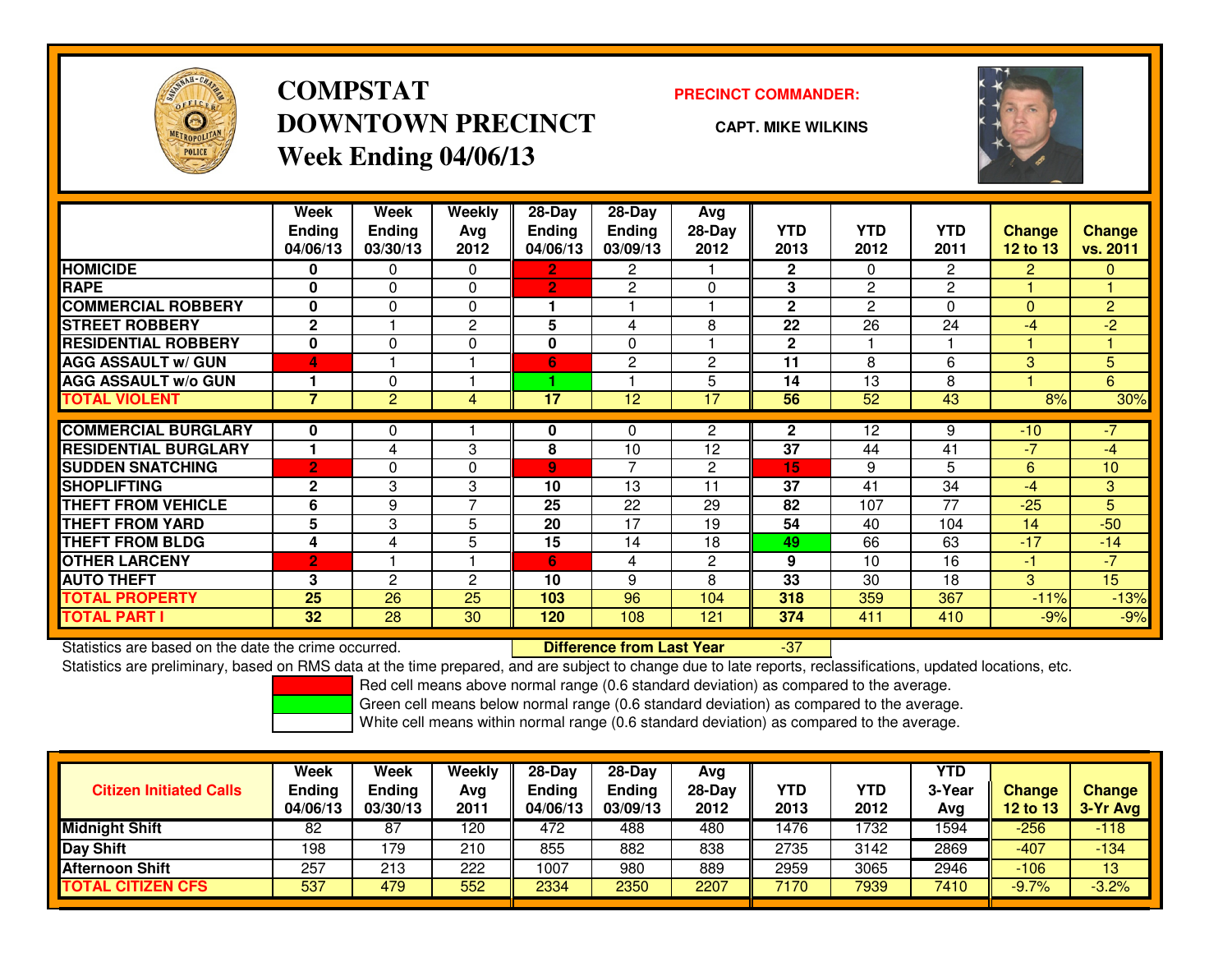

# **COMPSTATCENTRAL PRECINCT CAPT. DEVONN ADAMSWeek Ending 04/06/13**

**PRECINCT COMMANDER:**



|                             | Week<br><b>Ending</b><br>04/06/13 | Week<br><b>Ending</b><br>03/30/13 | <b>Weekly</b><br>Ava<br>2012 | $28-Day$<br>Endina<br>04/06/13 | $28-Day$<br><b>Endina</b><br>03/09/13 | Avg<br>$28-Day$<br>2012 | <b>YTD</b><br>2013 | <b>YTD</b><br>2012 | <b>YTD</b><br>2011 | <b>Change</b><br><b>12 to 13</b> | Change<br>vs. 2011 |
|-----------------------------|-----------------------------------|-----------------------------------|------------------------------|--------------------------------|---------------------------------------|-------------------------|--------------------|--------------------|--------------------|----------------------------------|--------------------|
| <b>HOMICIDE</b>             | 0                                 |                                   | 0                            |                                |                                       |                         |                    | 2                  | 0                  | -1                               |                    |
| <b>RAPE</b>                 | $\bf{0}$                          | 0                                 | $\Omega$                     | 0                              | $\Omega$                              | $\Omega$                |                    | $\Omega$           | 2                  |                                  | -1                 |
| <b>COMMERCIAL ROBBERY</b>   | $\mathbf{0}$                      |                                   | $\Omega$                     |                                |                                       | 2                       | 3                  | 3                  | 2                  | $\Omega$                         |                    |
| <b>STREET ROBBERY</b>       | $\mathbf{2}$                      | $\overline{2}$                    | $\overline{c}$               | $\overline{\phantom{a}}$       | $\overline{\phantom{a}}$              | 7                       | 20                 | 17                 | 31                 | 3                                | $-11$              |
| <b>RESIDENTIAL ROBBERY</b>  | $\mathbf 0$                       | $\Omega$                          | 0                            |                                |                                       | $\Omega$                | $\mathbf{2}$       | $\Omega$           |                    | $\overline{2}$                   |                    |
| <b>AGG ASSAULT w/ GUN</b>   | $\overline{2}$                    | $\Omega$                          |                              | 4                              | 3                                     | 4                       | 15                 | 10                 | 11                 | 5                                | 4                  |
| <b>AGG ASSAULT w/o GUN</b>  | $\bf{0}$                          |                                   |                              | $\mathbf{2}$                   | 3                                     | 3                       | 16                 | 10                 | 10                 | 6                                | 6                  |
| <b>TOTAL VIOLENT</b>        | 4                                 | 5                                 | 4                            | 16                             | 16                                    | 16                      | 58                 | 42                 | 57                 | 38%                              | 2%                 |
| <b>COMMERCIAL BURGLARY</b>  |                                   | 3                                 |                              | 5                              |                                       | 4                       | 14                 | 12                 | 29                 | $\overline{2}$                   | $-15$              |
| <b>RESIDENTIAL BURGLARY</b> | ۰,                                | 7                                 | 10                           | 31                             | 33                                    | 39                      | 116                | 120                | 119                | $-4$                             | -3                 |
| <b>SUDDEN SNATCHING</b>     | $\mathbf{0}$                      | $\Omega$                          | $\Omega$                     | $\bf{0}$                       | $\Omega$                              |                         | 4                  | 3                  | 8                  |                                  | $-4$               |
| <b>SHOPLIFTING</b>          | 3                                 | 5                                 |                              | 15                             | 13                                    | 4                       | 33                 | 8                  | 19                 | 25                               | 14                 |
| <b>THEFT FROM VEHICLE</b>   | $\overline{7}$                    | $\overline{2}$                    | 9                            | 22                             | 16                                    | 35                      | 83                 | 121                | 110                | $-38$                            | $-27$              |
| <b>THEFT FROM YARD</b>      |                                   |                                   |                              |                                |                                       |                         |                    |                    |                    |                                  |                    |
|                             | 10                                | 3                                 | 5                            | 14<br>7                        | 4                                     | 20                      | 39                 | 58                 | 115                | $-19$                            | $-76$              |
| <b>THEFT FROM BLDG</b>      |                                   | 5                                 | 3                            |                                | 10                                    | 12                      | 43                 | 57                 | 73                 | $-14$                            | $-30$              |
| <b>OTHER LARCENY</b>        | 0                                 | $\Omega$                          | $\Omega$                     | $\mathbf{2}$                   | 2                                     |                         | 8                  | $\overline{7}$     | 10                 |                                  | $-2$               |
| <b>AUTO THEFT</b>           | 3                                 | 2                                 | 3                            | 11                             | 10                                    | 12                      | 36                 | 39                 | 40                 | $-3$                             | $-4$               |
| <b>TOTAL PROPERTY</b>       | 32                                | 27                                | 32                           | 107                            | 95                                    | 128                     | 376                | 425                | 523                | $-12%$                           | $-28%$             |
| <b>TOTAL PART I</b>         | 36                                | 32                                | 36                           | 123                            | 111                                   | 145                     | 434                | 467                | 580                | $-7%$                            | $-25%$             |

Statistics are based on the date the crime occurred. **Difference from Last Year** 

Statistics are based on the date the crime occurred. **Externee the Difference from Last Year Theoren 1937 Lifter**<br>Statistics are preliminary, based on RMS data at the time prepared, and are subject to change due to late re

Red cell means above normal range (0.6 standard deviation) as compared to the average.

Green cell means below normal range (0.6 standard deviation) as compared to the average.

| <b>Citizen Initiated Calls</b> | <b>Week</b><br><b>Ending</b><br>04/06/13 | Week<br>Ending<br>03/30/13 | Weekly<br>Avg<br>2011 | $28-Day$<br><b>Ending</b><br>04/06/13 | $28-Dav$<br>Ending<br>03/09/13 | Avg<br>$28-Day$<br>2012 | <b>YTD</b><br>2013 | YTD<br>2012 | <b>YTD</b><br>3-Year<br>Avg | Change<br>12 to 13 | <b>Change</b><br>3-Yr Avg |
|--------------------------------|------------------------------------------|----------------------------|-----------------------|---------------------------------------|--------------------------------|-------------------------|--------------------|-------------|-----------------------------|--------------------|---------------------------|
| <b>Midnight Shift</b>          | 91                                       | 74                         | 116                   | 342                                   | 342                            | 463                     | 1343               | 588         | 1471                        | $-245$             | $-128$                    |
| Day Shift                      | 227                                      | 235                        | 269                   | 913                                   | 934                            | 1078                    | 3206               | 3758        | 3251                        | $-552$             | $-45$                     |
| <b>Afternoon Shift</b>         | 267                                      | 265                        | 291                   | 1014                                  | 1025                           | 1163                    | 3453               | 3915        | 3680                        | $-462$             | $-227$                    |
| <b>TOTAL CITIZEN CFS</b>       | 585                                      | 574                        | 676                   | 2269                                  | 2301                           | 2704                    | 8002               | 9261        | 8402                        | $-13.6%$           | $-4.8%$                   |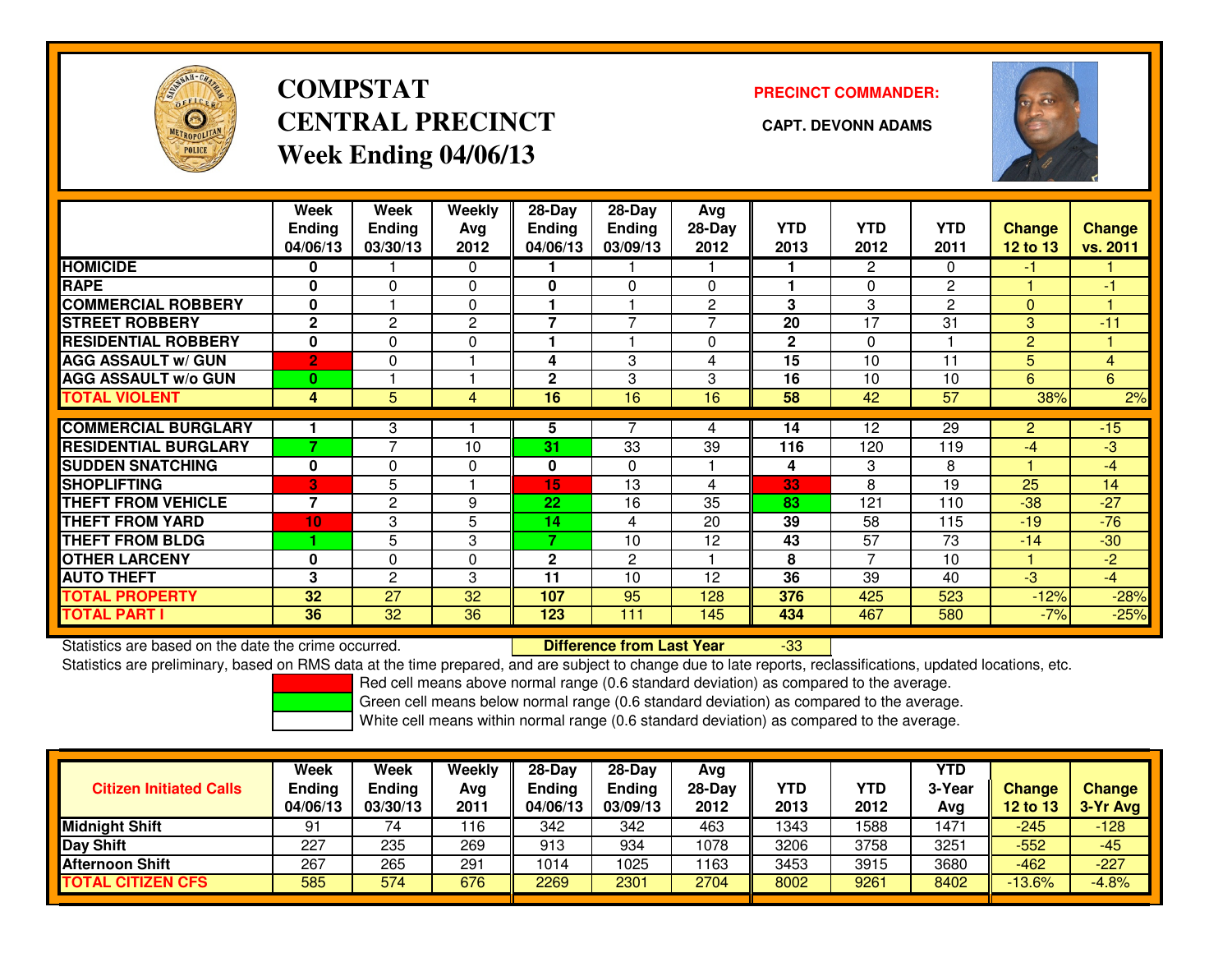

## **COMPSTATSOUTHSIDE PRECINCT CAPT. DEAN FAGERSTROMWeek Ending 04/06/13**

### **PRECINCT COMMANDER:**



|                             | Week<br><b>Ending</b><br>04/06/13 | Week<br><b>Ending</b><br>03/30/13 | Weekly<br>Avg<br>2012 | $28-Day$<br>Ending<br>04/06/13 | $28-Day$<br><b>Ending</b><br>03/09/13 | Avg<br>28-Day<br>2012 | <b>YTD</b><br>2013 | <b>YTD</b><br>2012       | <b>YTD</b><br>2011 | <b>Change</b><br><b>12 to 13</b> | <b>Change</b><br>vs. 2011 |
|-----------------------------|-----------------------------------|-----------------------------------|-----------------------|--------------------------------|---------------------------------------|-----------------------|--------------------|--------------------------|--------------------|----------------------------------|---------------------------|
| <b>HOMICIDE</b>             | 0                                 | 0                                 | $\Omega$              | 0                              | 0                                     | $\Omega$              | $\mathbf{2}$       | 0                        | 3                  | 2                                | $-1$                      |
| <b>RAPE</b>                 | $\Omega$                          |                                   | $\Omega$              |                                |                                       | $\Omega$              | $\mathbf{2}$       |                          | 3                  |                                  | -1                        |
| <b>COMMERCIAL ROBBERY</b>   | 0                                 | 0                                 |                       | $\mathbf 2$                    | 2                                     | 3                     | 3                  | $\overline{\phantom{a}}$ | 3                  | $-4$                             | $\mathbf{0}$              |
| <b>STREET ROBBERY</b>       | $\bf{0}$                          | $\mathbf{0}$                      |                       | $\mathbf{2}$                   | $\overline{2}$                        | 4                     | 4                  | 9                        | 16                 | -5                               | $-12$                     |
| <b>RESIDENTIAL ROBBERY</b>  | $\Omega$                          | 0                                 | $\Omega$              | 0                              | $\Omega$                              |                       |                    | $\overline{2}$           | 3                  | -1                               | $-2$                      |
| <b>AGG ASSAULT W/ GUN</b>   | $\bf{0}$                          | 0                                 | $\mathbf 0$           | 0                              |                                       |                       | 5                  | 3                        | 2                  | 2                                | 3                         |
| <b>AGG ASSAULT w/o GUN</b>  |                                   |                                   |                       | 4                              | 5                                     | $\overline{c}$        | 14                 | 8                        | 4                  | 6                                | 10                        |
| <b>TOTAL VIOLENT</b>        |                                   | $\overline{2}$                    | 3                     | 9                              | 11                                    | 12                    | 31                 | 30                       | 34                 | 3%                               | $-9%$                     |
| <b>COMMERCIAL BURGLARY</b>  |                                   | 0                                 |                       | $\overline{2}$                 |                                       | 6                     | 8                  | 28                       | 9                  | $-20$                            | $-1$                      |
| <b>RESIDENTIAL BURGLARY</b> | 4                                 | 6                                 | 8                     | 17                             | 26                                    | 31                    | 97                 | 101                      | 89                 | $-4$                             | 8                         |
| <b>SUDDEN SNATCHING</b>     | $\bf{0}$                          | 0                                 | $\Omega$              | 0                              |                                       |                       | $\mathbf{2}$       | 4                        | 0                  | -2                               | $\overline{2}$            |
| <b>SHOPLIFTING</b>          | 9                                 | 11                                | 14                    | 40                             | 50                                    | 57                    | 154                | 206                      | 223                | $-52$                            | $-69$                     |
| <b>THEFT FROM VEHICLE</b>   | 9                                 | 13                                | 8                     | 30                             | 30                                    | 33                    | 127                | 75                       | 67                 | 52                               | 60                        |
| <b>THEFT FROM YARD</b>      |                                   | $\mathbf{2}$                      | 3                     | 4                              | 5                                     | 13                    | 21                 | 53                       | 43                 | $-32$                            | $-22$                     |
| <b>THEFT FROM BLDG</b>      | $\overline{7}$                    | 3                                 | 5                     | 16                             | 13                                    | 19                    | 48                 | 71                       | 59                 | $-23$                            | $-11$                     |
| <b>OTHER LARCENY</b>        | $\overline{2}$                    | $\overline{c}$                    | $\Omega$              | 7                              | 7                                     | $\overline{2}$        | 18                 | 6                        | 3                  | 12                               | 15                        |
| <b>AUTO THEFT</b>           | 4                                 | 3                                 | 3                     | 14                             | 11                                    | 13                    | 37                 | 31                       | 24                 | 6                                | 13                        |
| <b>TOTAL PROPERTY</b>       | 37                                | 40                                | 43                    | 130                            | 144                                   | 173                   | 512                | 575                      | 517                | $-11%$                           | $-1%$                     |
| <b>TOTAL PART I</b>         | 38                                | 42                                | 46                    | 139                            | 155                                   | 185                   | 543                | 605                      | 551                | $-10%$                           | $-1%$                     |

Statistics are based on the date the crime occurred. **Difference from Last Year** 

-62

Statistics are preliminary, based on RMS data at the time prepared, and are subject to change due to late reports, reclassifications, updated locations, etc.

Red cell means above normal range (0.6 standard deviation) as compared to the average.

Green cell means below normal range (0.6 standard deviation) as compared to the average.

|                                | <b>Week</b>               | Week                      | Weekly      | $28-Day$                  | $28-Dav$                  | Avg              |             |             | <b>YTD</b> |                    |                           |
|--------------------------------|---------------------------|---------------------------|-------------|---------------------------|---------------------------|------------------|-------------|-------------|------------|--------------------|---------------------------|
| <b>Citizen Initiated Calls</b> | <b>Ending</b><br>04/06/13 | <b>Ending</b><br>03/30/13 | Avg<br>2011 | <b>Ending</b><br>04/06/13 | <b>Endina</b><br>03/09/13 | $28-Dav$<br>2012 | YTD<br>2013 | YTD<br>2012 | 3-Year     | Change<br>12 to 13 | <b>Change</b><br>3-Yr Avg |
|                                |                           |                           |             |                           |                           |                  |             |             | Avg        |                    |                           |
| <b>Midnight Shift</b>          | 78                        | 82                        | 91          | 330                       | 356                       | 363              | 1075        | 1245        | 1168       | $-170$             | $-93$                     |
| Day Shift                      | 209                       | 218                       | 239         | 831                       | 957                       | 956              | 3000        | 3578        | 3251       | $-578$             | $-251$                    |
| <b>Afternoon Shift</b>         | 242                       | 261                       | 253         | 1008                      | 978                       | 1012             | 3119        | 3472        | 3254       | $-353$             | $-135$                    |
| <b>TOTAL CITIZEN CFS</b>       | 529                       | 561                       | 583         | 2169                      | 2291                      | 2330             | 7194        | 8295        | 7673       | $-13.3%$           | $-6.2%$                   |
|                                |                           |                           |             |                           |                           |                  |             |             |            |                    |                           |